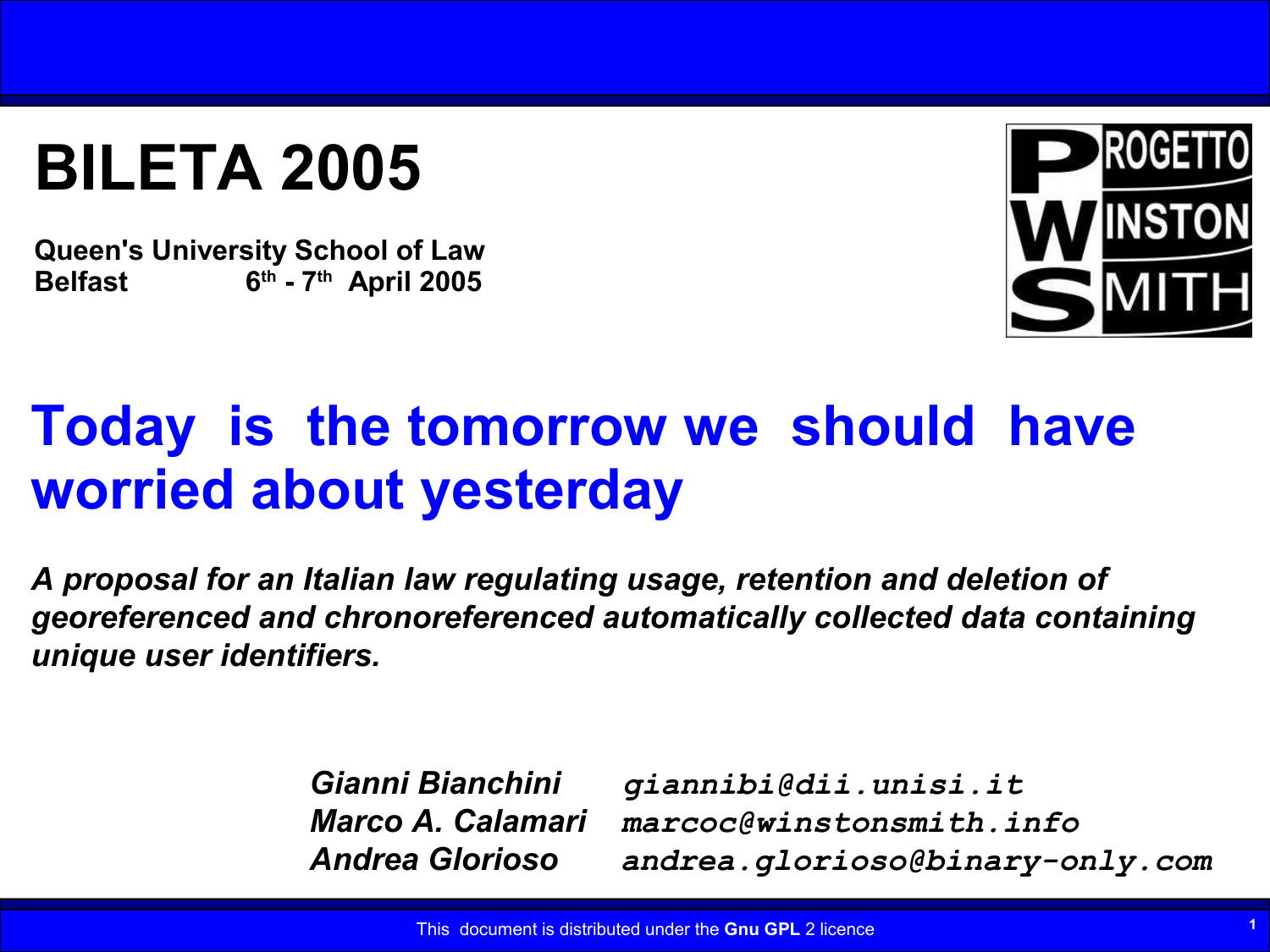

#### **Copyright 2005 - Gianni Bianchini, Marco A. Calamari, Andrea Glorioso**

This document is a free document; you can redistribute it and/or modify it under the terms of the GNU General Public License as published by the Free Software Foundation; either version 2 of the License, or(at your option) any later version.

You can obtain a copy of the GNU General Public License, Version 2 here:

**http://www.fsf.org/licensing/licenses/gpl.txt**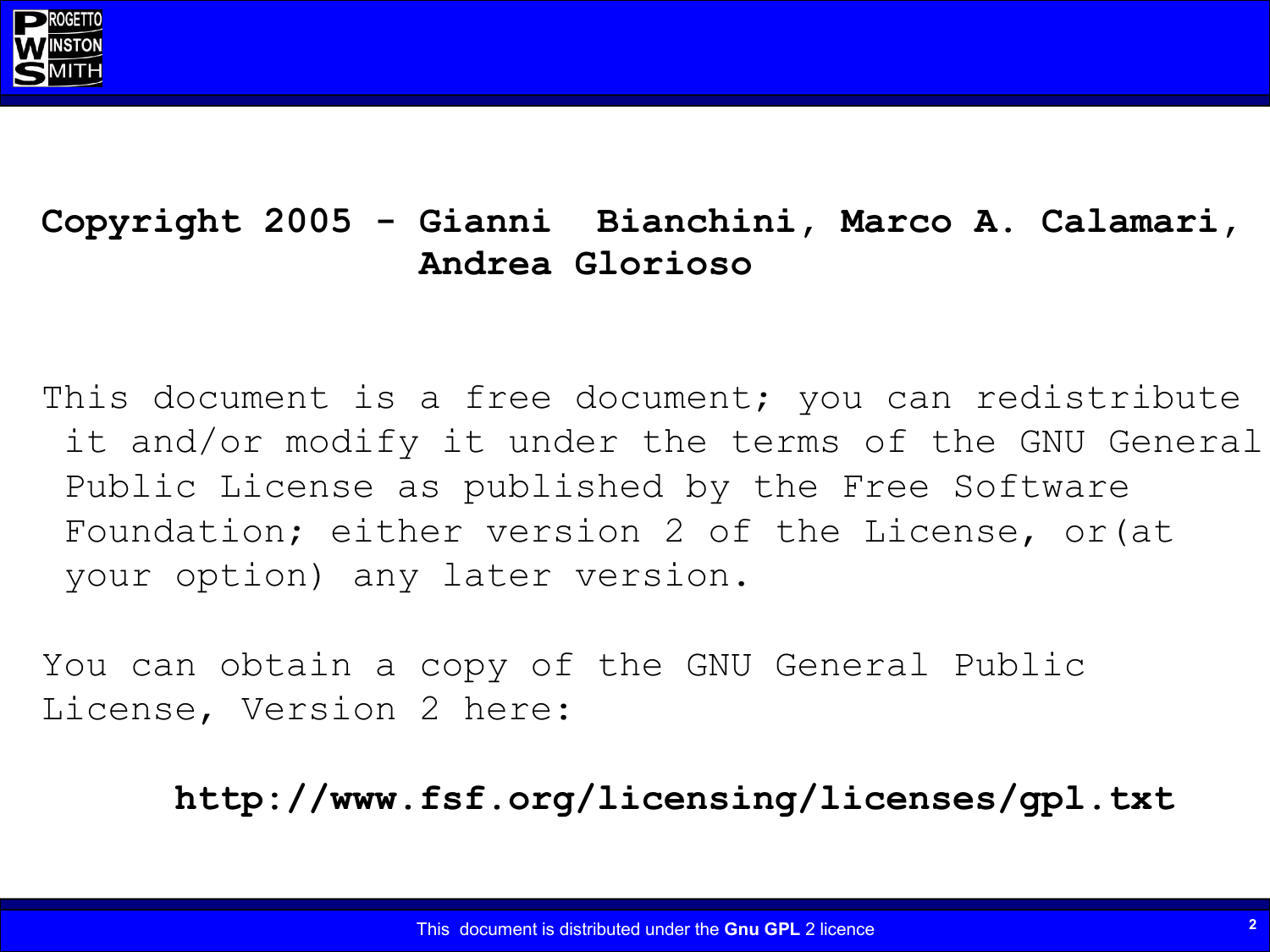

## **The Winston Smith Project (WSP)**

The WSP is an organization of people concerned with issues of privacy in the context of new digital technologies. Founded in 1999 with two goals:

1) Promote a privacy culture on the Internet, through dissemination of documentation and software;

2) Represent a living proof of concept and a test of feasibility in managing an organization, whose members are anonymous, through technological instrument;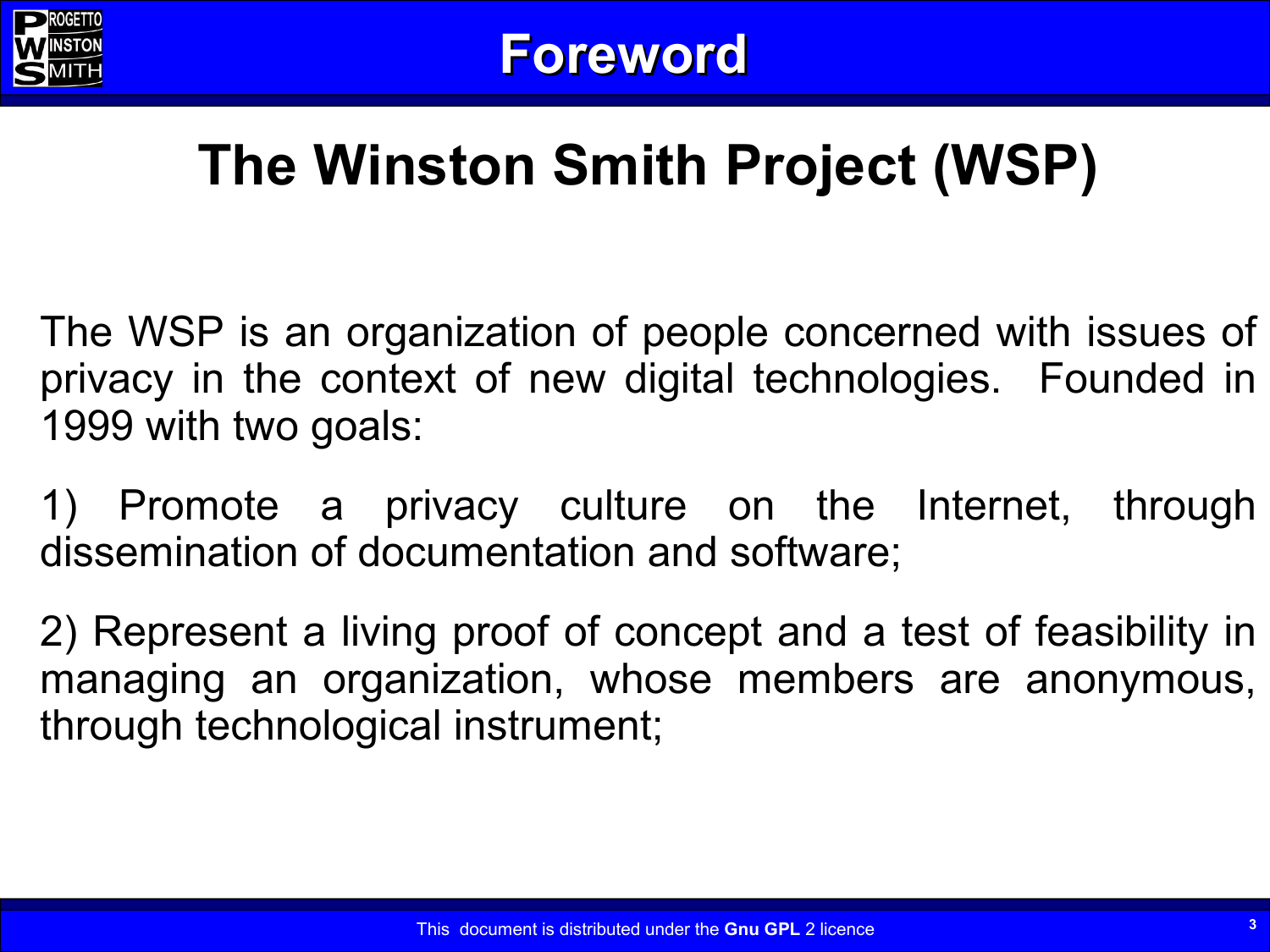

**Data retention & privacy Data collection technologies Legal landscape in Italy "Engineering" a legal solution The law proposal Conclusions**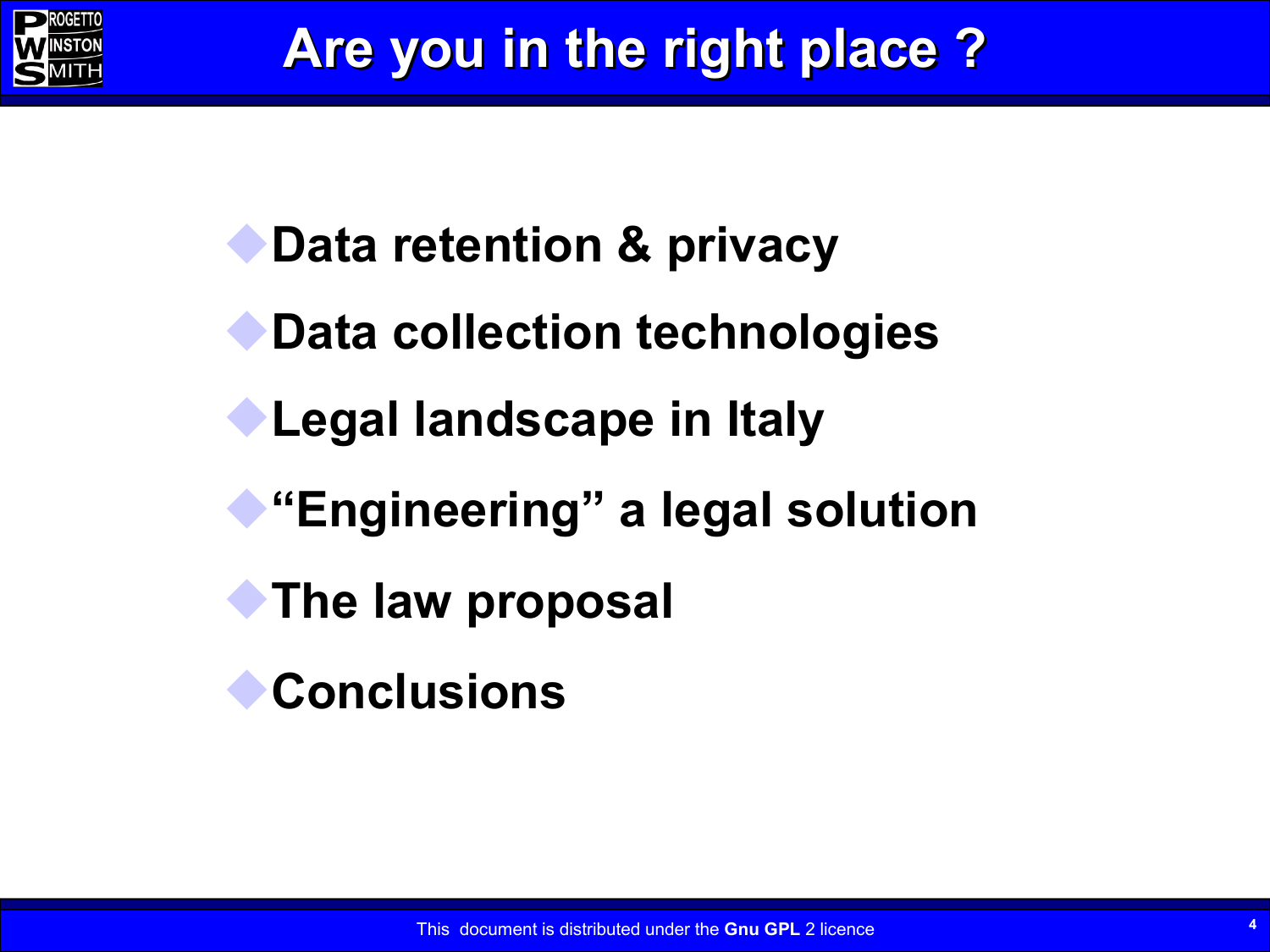

### **Data Retention & Privacy in the Digital Age**

The "information age" has many advantages, but also poses many threats.

The same technology that makes "information at your fingertips" possible allows massive collection of personal and sensitive data.

We are already living in a *panopticon* which law systems hardly regulate – it is too fast-moving.

Collections of sensitive data is still dispersed – but technology allows for easy and cost-efficient cross-comparison and data mining from multiple sources.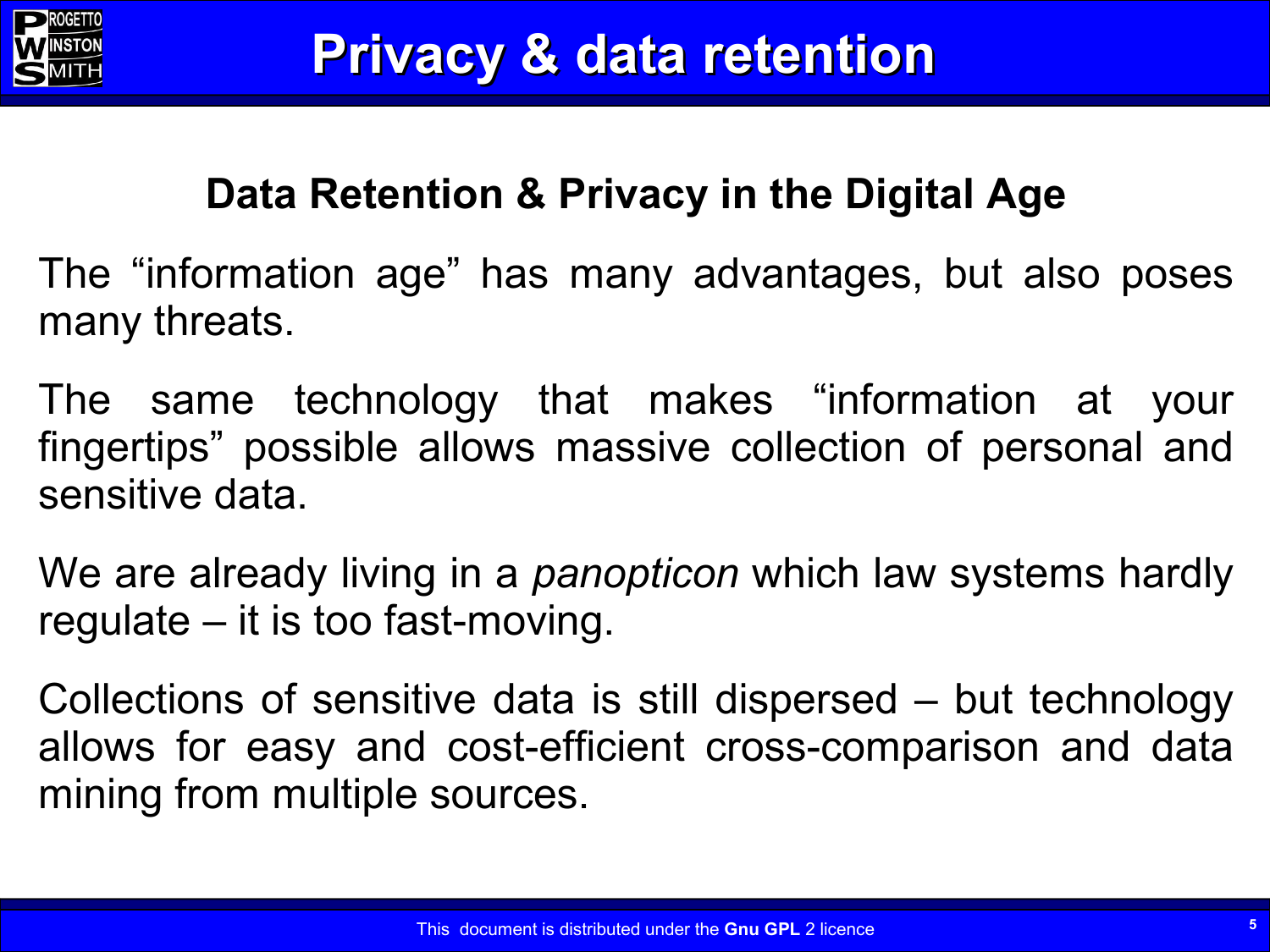

# **Data collection technologies**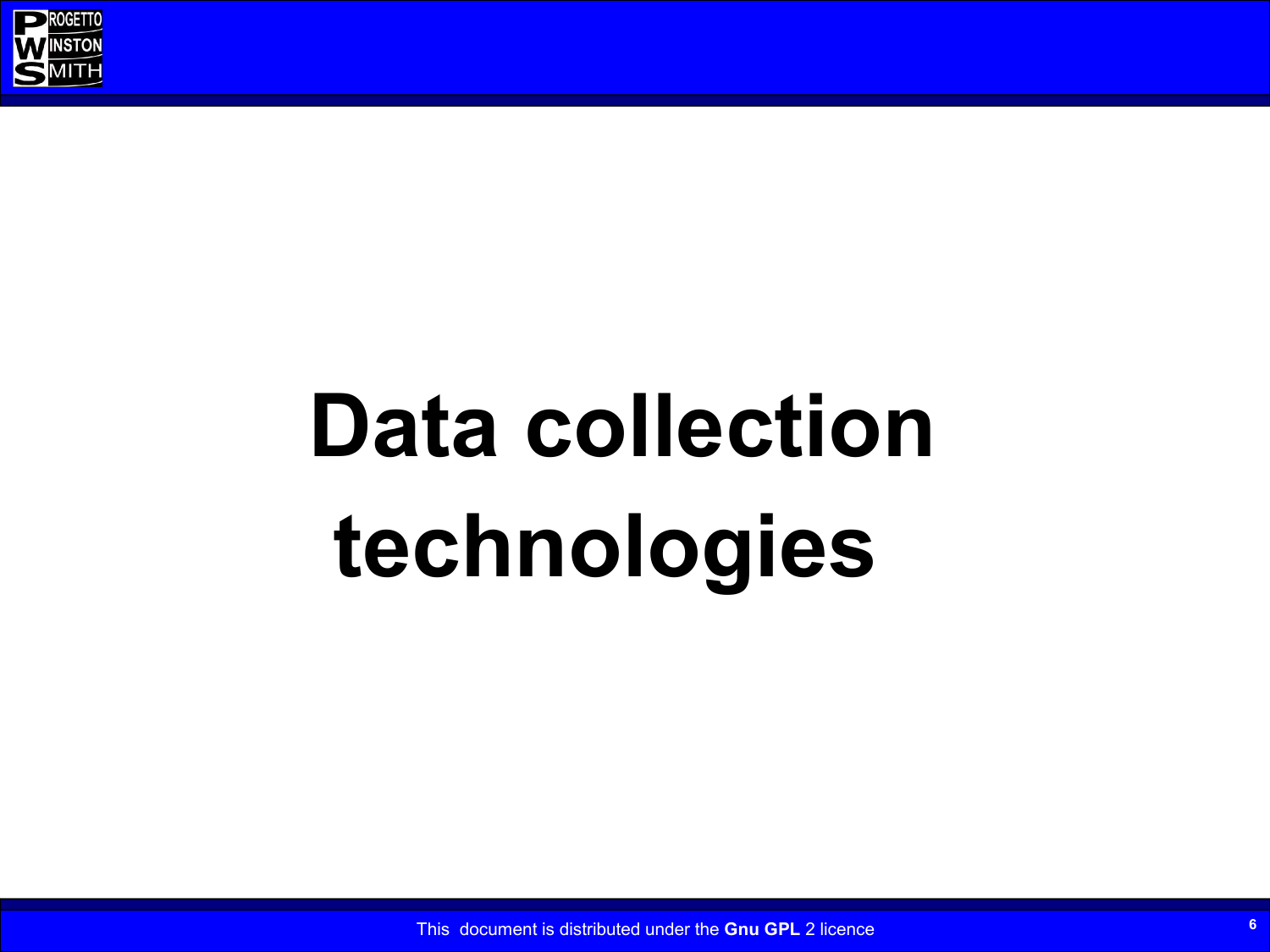

## **Radio Frequency Identification (RFID)**

"Natural evolution" of bar codes.

### **Transponder tag + reader device = remote identification and tracking of tags (and entities tags are attached to)**

Clear advantages for logistics and supply chain management

Tags which are not deactivated may be read by "rogue" readers

People are often unaware they are actually "tagged"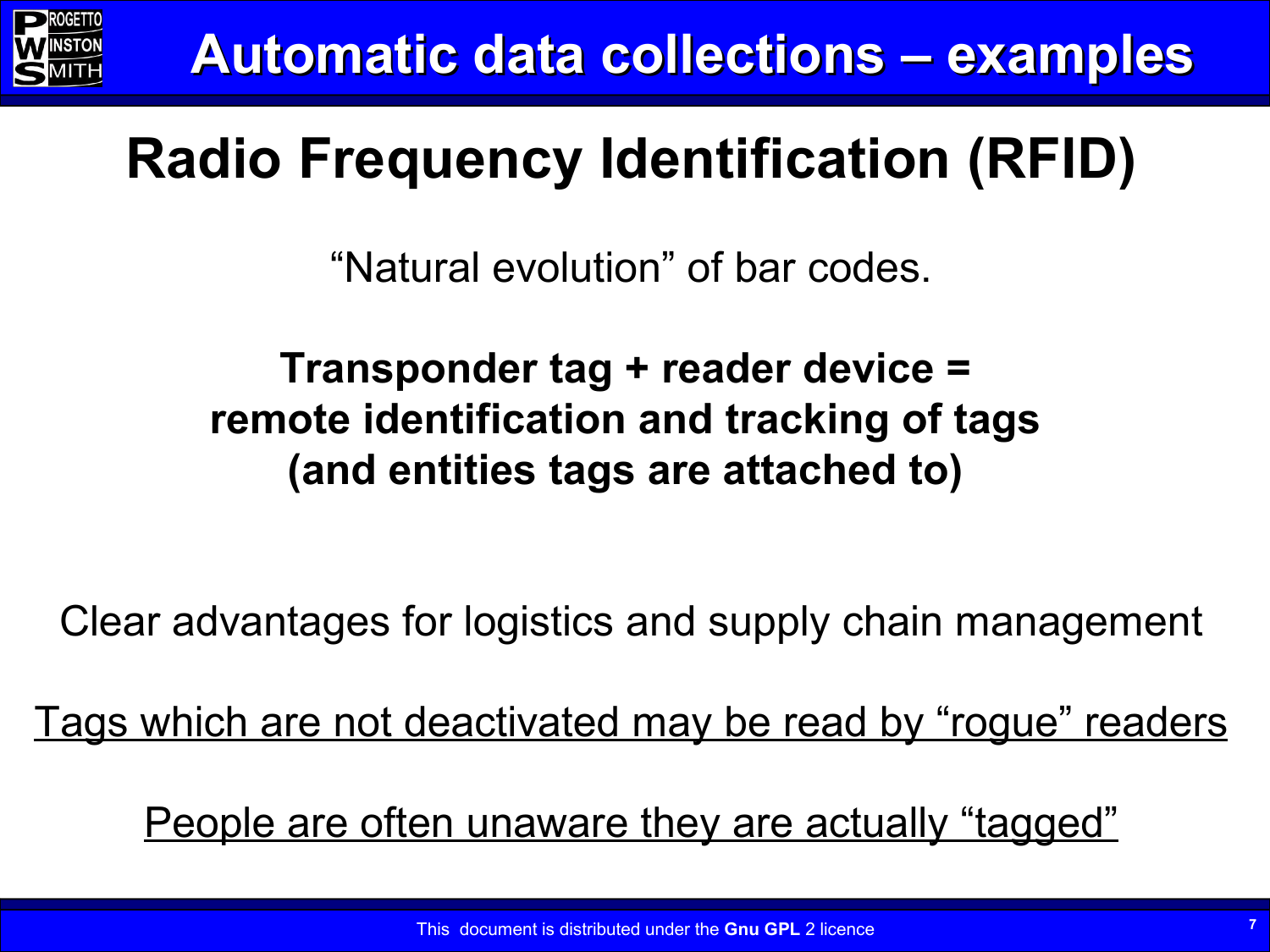

## **Hyper-Text Transfer Protocol (HTTP)**

A difficult name for a common action: browsing the WWW

Each time a browser visits a web page, such action is logged by the web server.

### **Logs usually allow (at least) to know:**

1) The address of the computer which made the request

- 2) The date and time of the request
- 3) The precise web page which was requested
- 4) The web page from which the requester is coming
- 5) The type of program the requester is using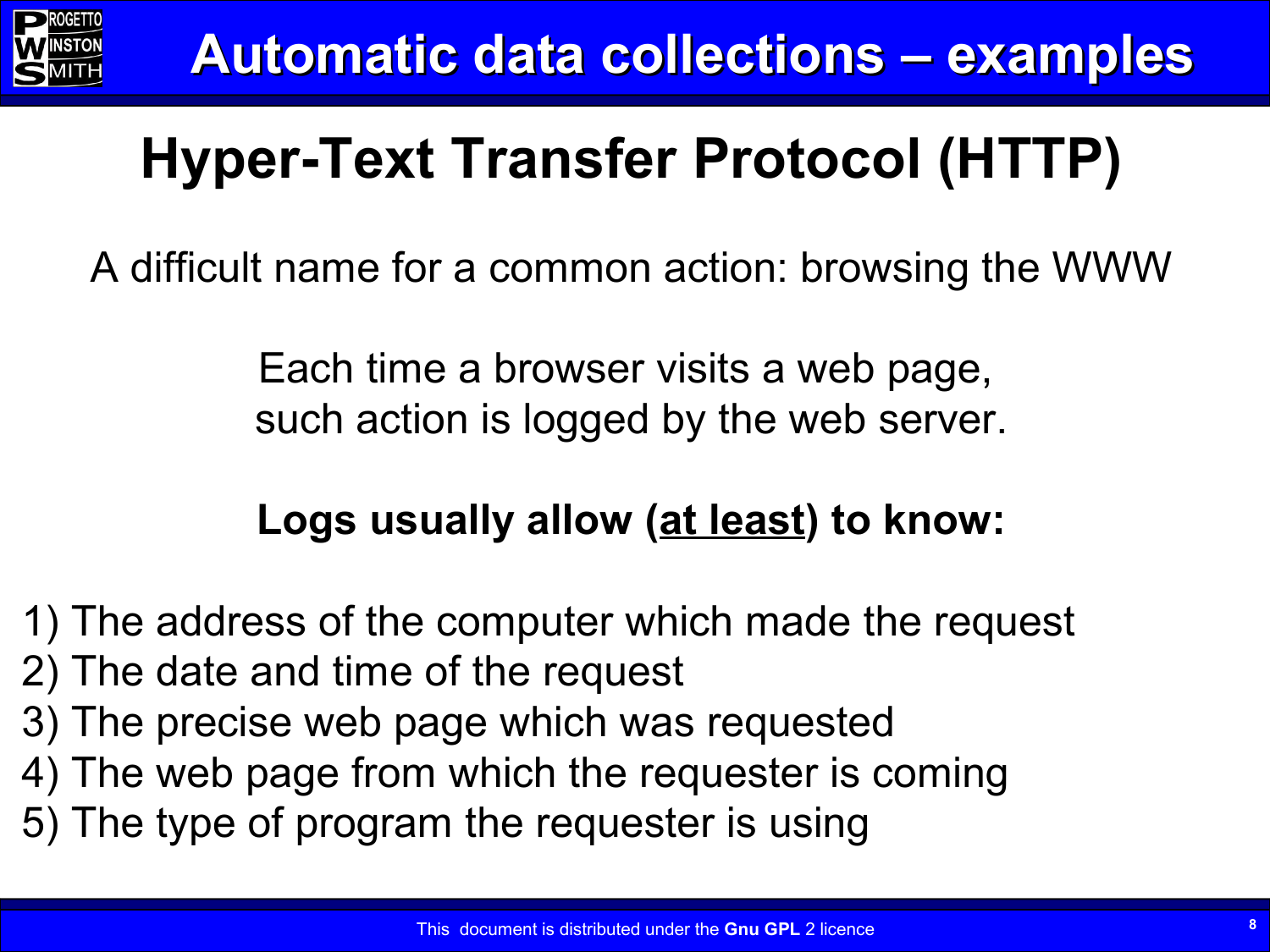

### **GSM**

The cell phones we use rely on a technology (cell transfer) by which each cell phone, **as soon as it is powered on**, "binds" with a GSM cell.

### GSM Network = thousands of GSM cells

The GSM network control devices write in a log file the unique identification number (IMEI) of the specific cell phone which is binding.

A GSM Network tracks the position of each and every cell phone binding to one of its cells.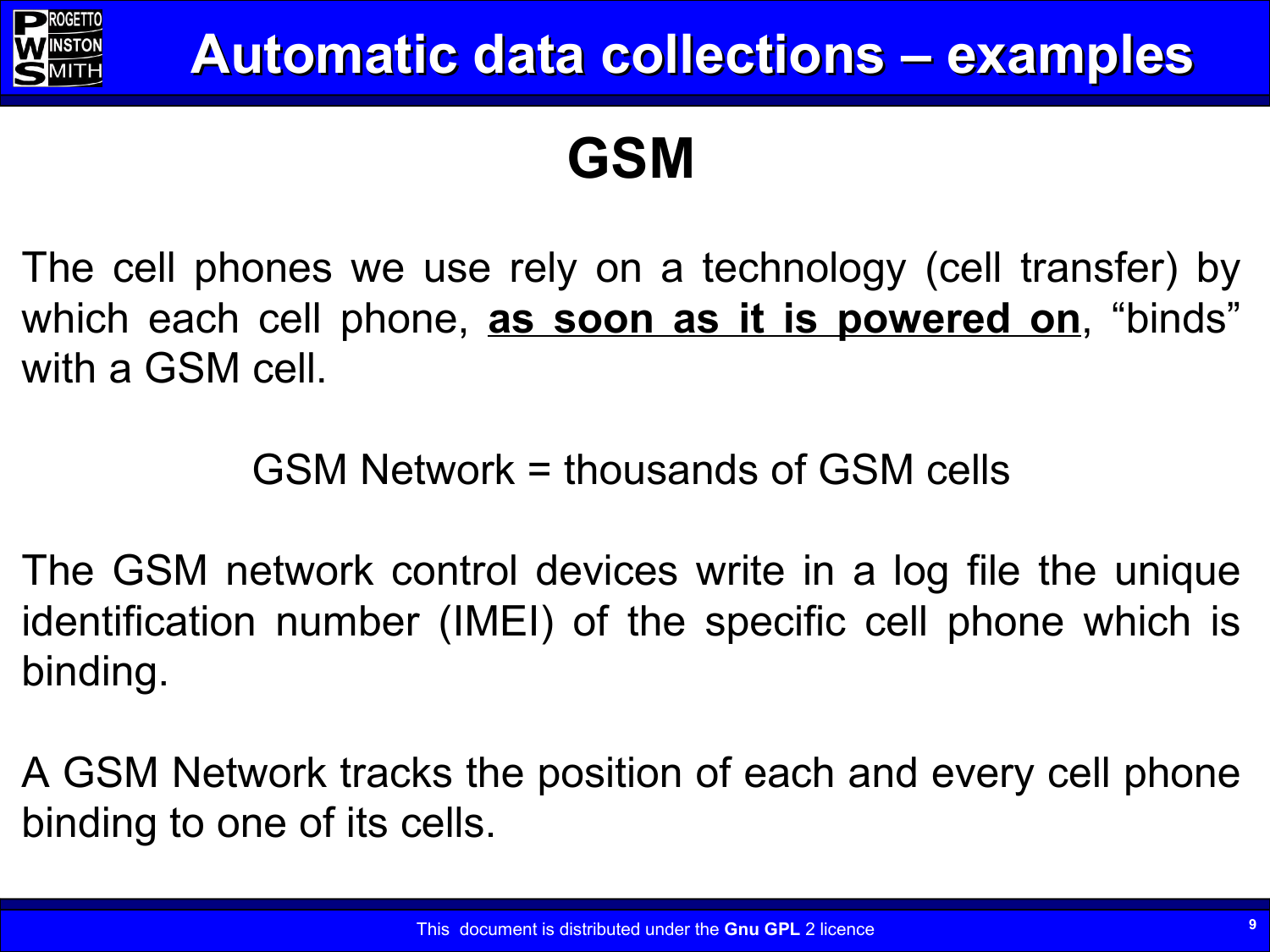

# **Legal landscape in Italy**

This document is distributed under the **Gnu GPL** 2 licence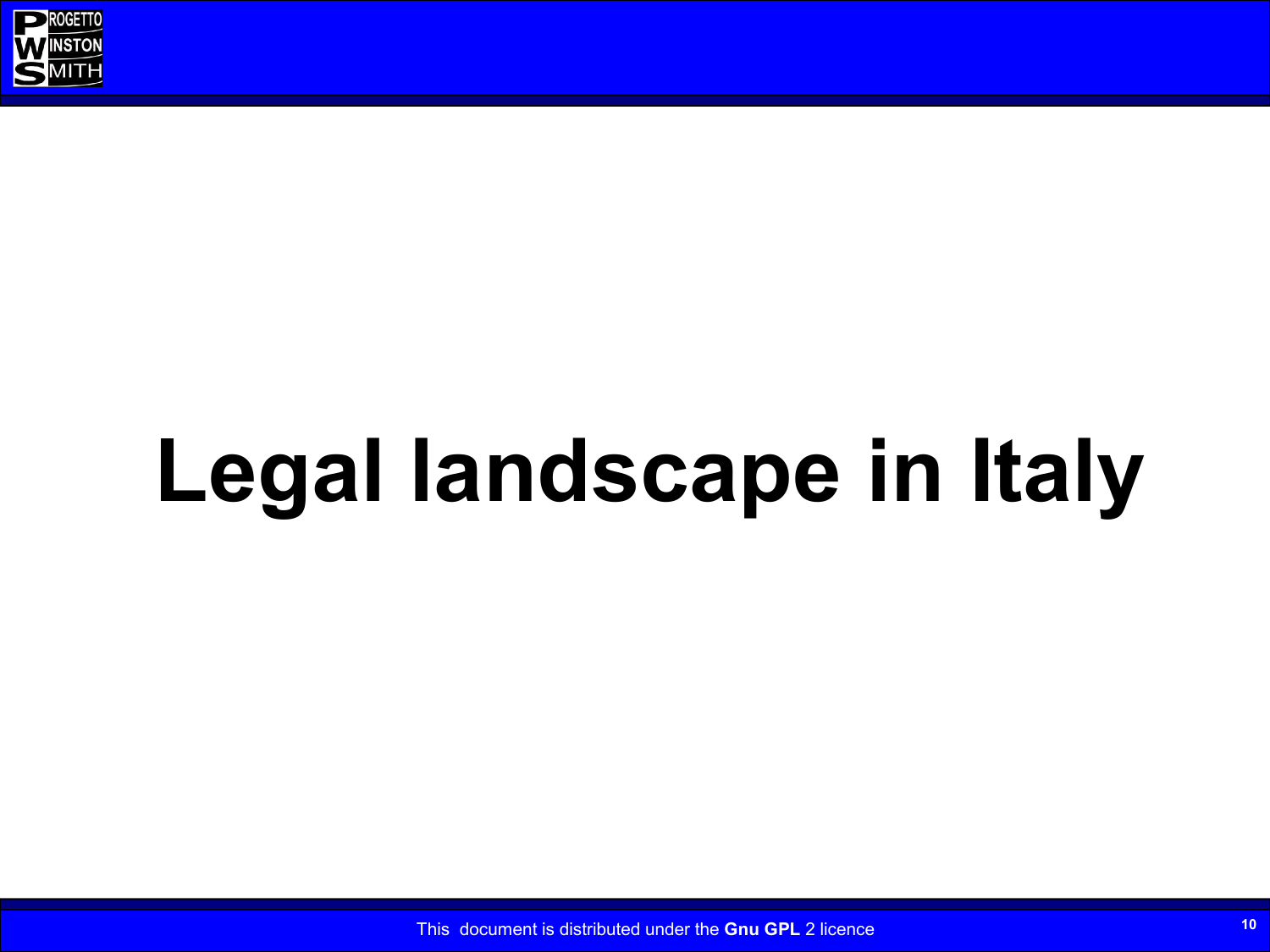

#### **Which laws regulate Data Collection and Retention in Italy?**

1) Codice delle comunicazioni elettroniche Dlgs 259/2003 (Law on Electronic Communications)

2) Codice in materia di protezione dei dati personali D.L. 196/2003 (Law for the Protection of Personal Information)

3) Special anti-terrorism laws of the late seventies and early eighties

The "Ufficio del Garante per la Privacy" (created as per art. 28 of European Directive EC 95/46/EC) is the Italian Privacy Authority having the power to ask for corrections to laws, audit application of D.L. 196/2003, and prosecute privacy violations.

#### **Recent changes in composition of the Authority are likely to undermine the independency of the Authority from the Government**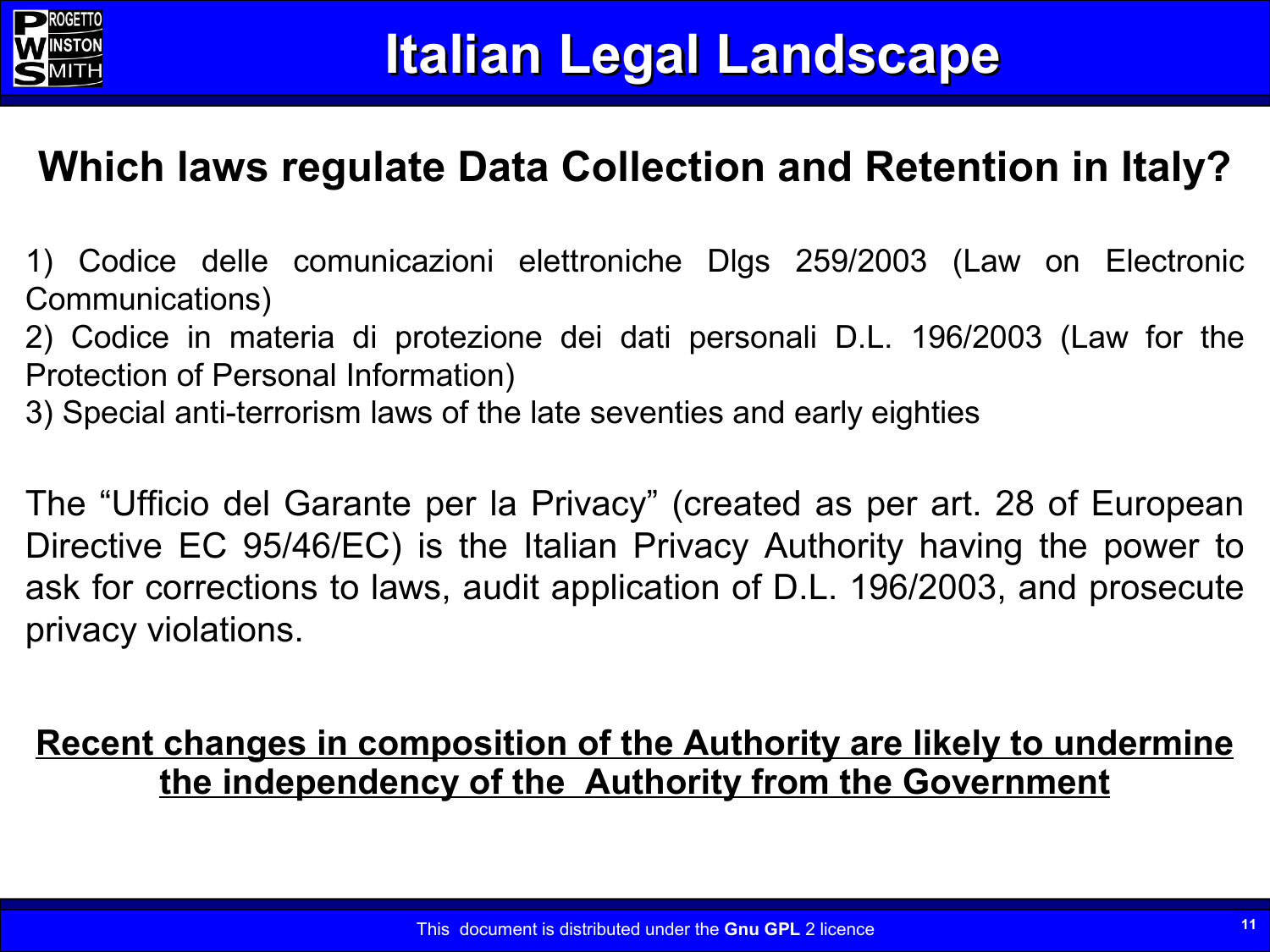

## **Do we need "special" or "digital" laws to regulate privacy on the Internet? NO**

We need laws regulating data (no matter whether "digital" or "analog") in ways that balance the obligation to store and retain data.

We need clear and practical rules to implement the principle embodied in D.L. 196/2003

## **The obligation to DELETE automatically collected data**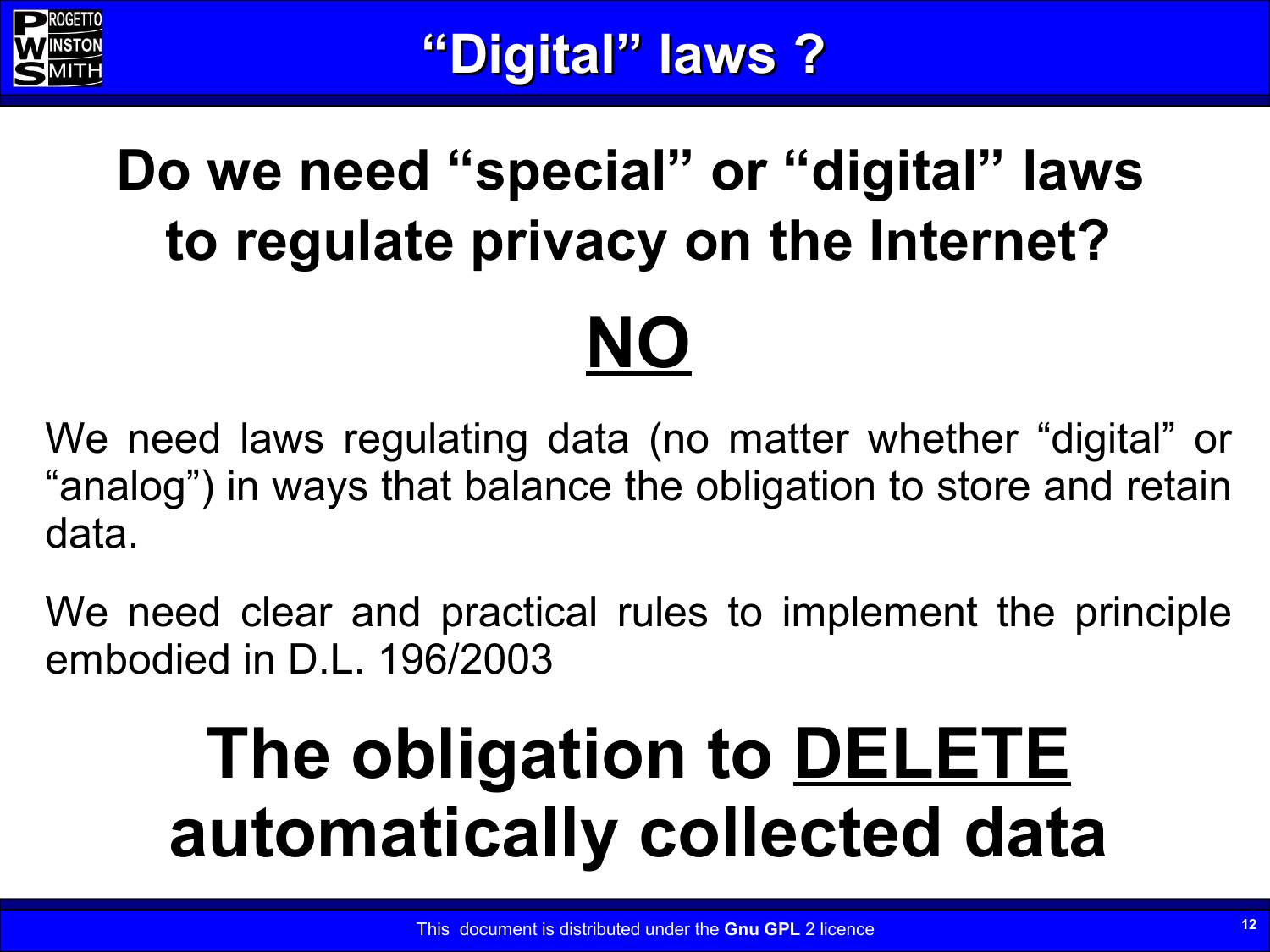

# **The WSP law proposal**

This document is distributed under the **Gnu GPL** 2 licence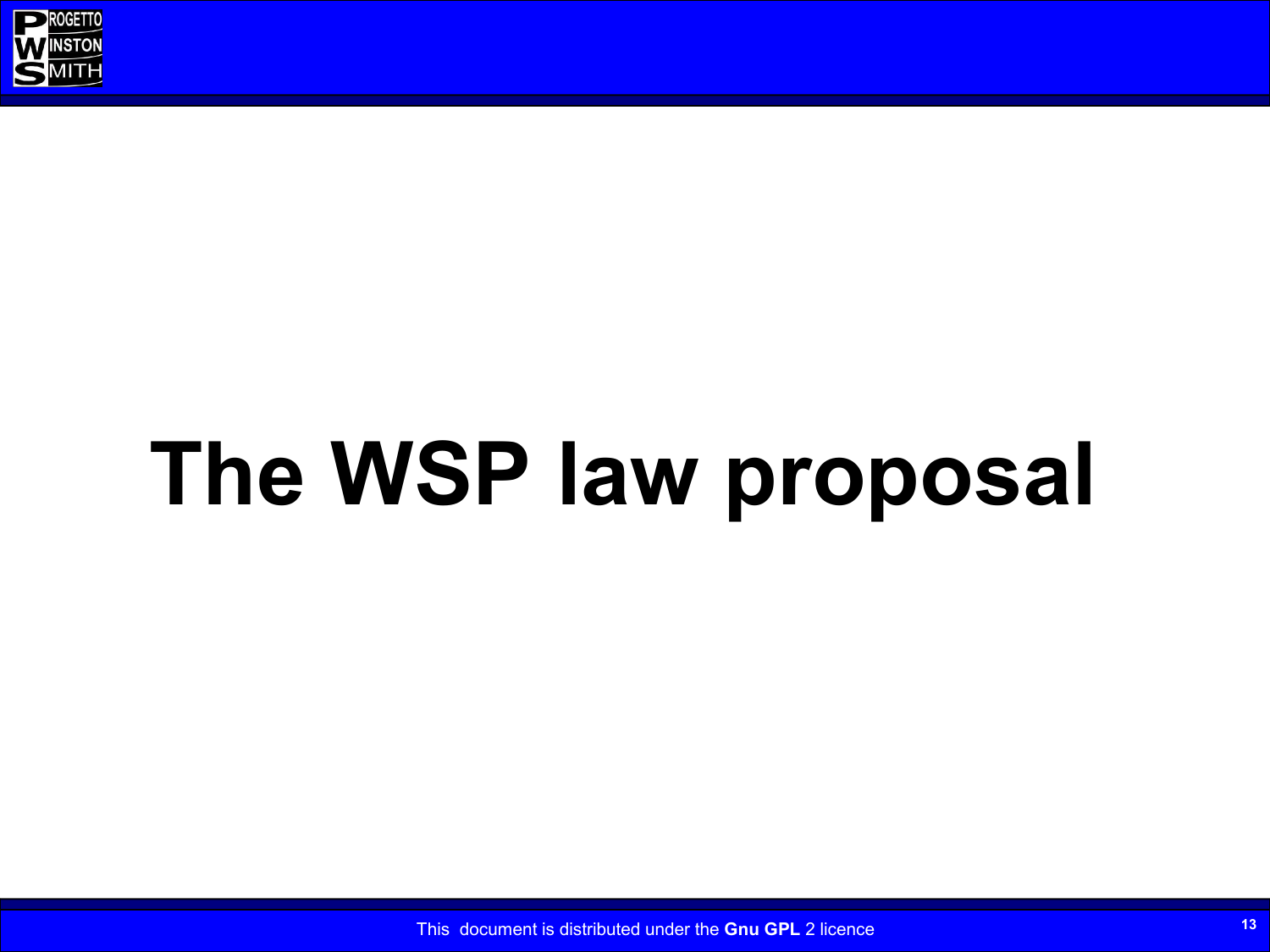

### **The WSP tried to "engineer" a compact law proposal in a minimalist way, to increase the probability of an acceptance.**

- simplicity (four articles, most are definitions)
- insertable as a plug-in in existing laws (D.L. 196/2003)
- economicity; use the same roles, procedures, resposabilities, sanctions of D.L. 196/2003
- allows easy implementation in the world of today (ISPs, carriers, etc)
- -allow for additional technical norm to decrease his, already low, social cost.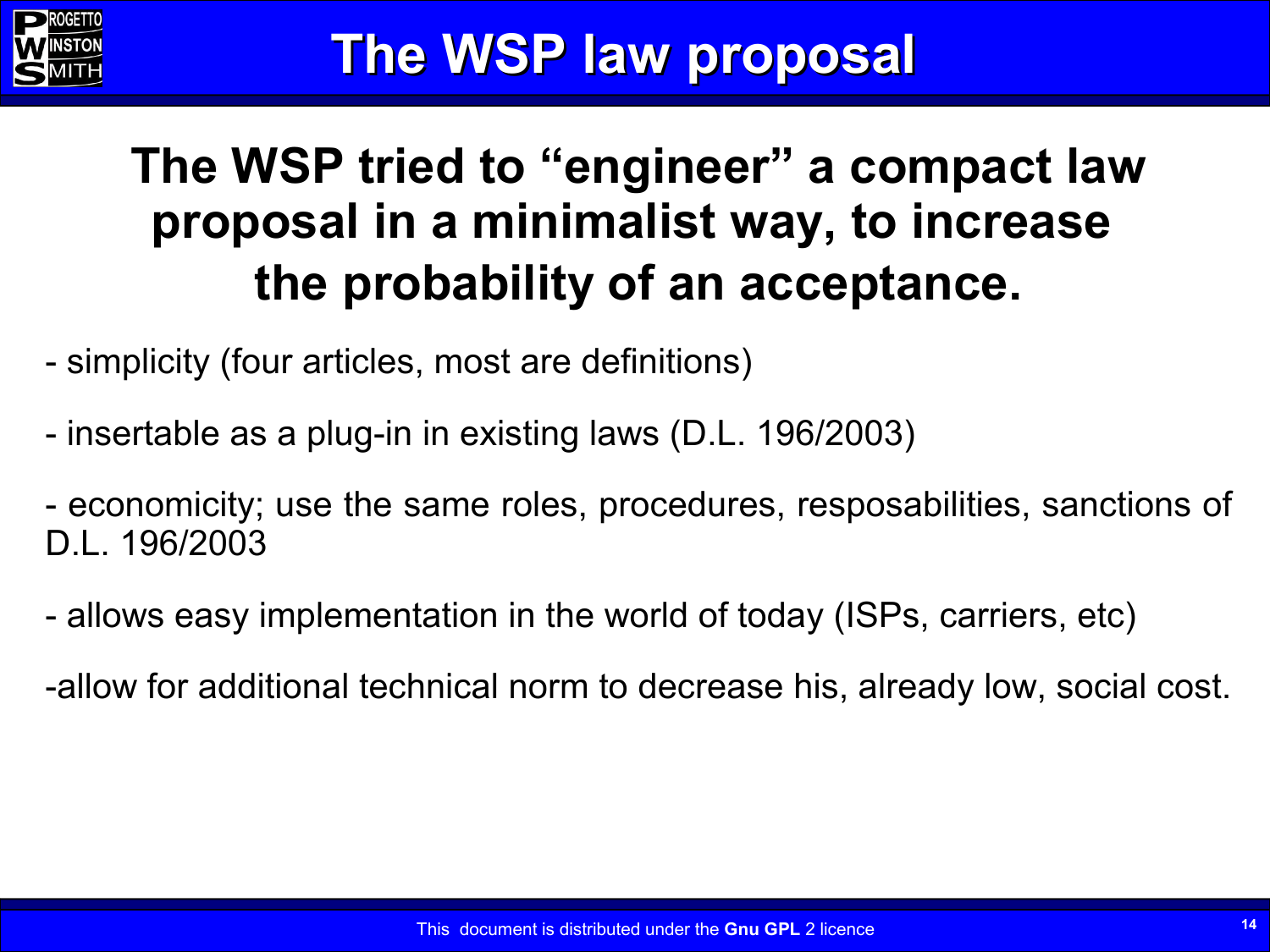

# **TWO SIMPLE RULES**

Automatic collected data can freely be stored only for a limited time (60 days)

If more time of storage is needed, this can be done providing all the process is traceable, and there are persons responsible for data storage and future deletion.

## **The deletion is the rule, not the exception**